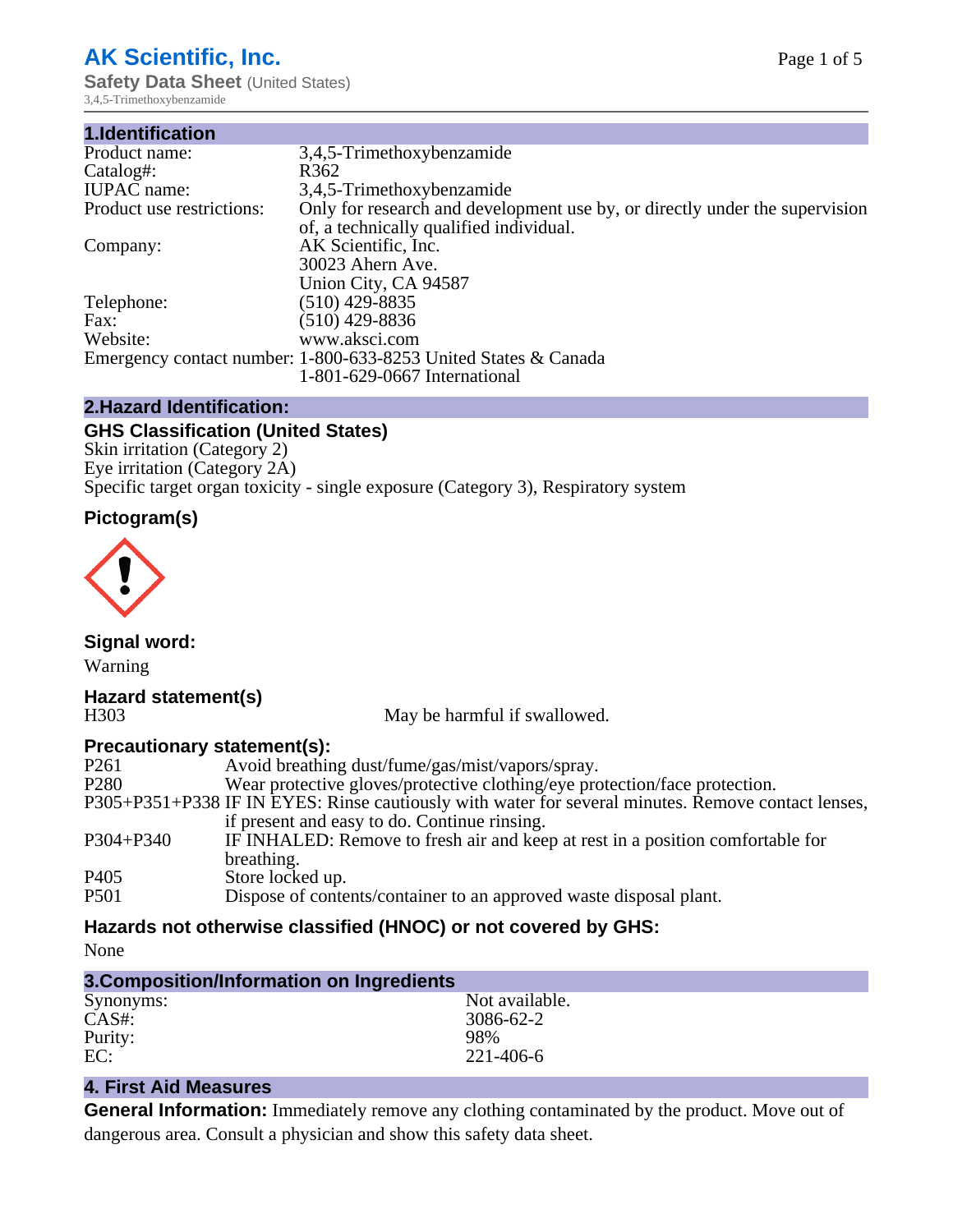**Inhalation:** Move person to fresh air. If not breathing, give artificial respiration. If breathing is difficult, give oxygen. Obtain medical aid.

**Skin contact:** Immediately flush skin with running water for at least 15 minutes while removing contaminated clothing and shoes. Wash clothing before reuse. Obtain medical aid immediately. **Eye contact:** Immediately flush open eyes with running water for at least 15 minutes. Obtain medical aid immediately.

**Ingestion:** Do NOT induce vomiting without medical advice. Rinse mouth with water. Never administer anything by mouth to an unconscious person. Obtain medical aid immediately.

**Most important symptoms and effects, both acute and delayed:** No further information available. Please see sections 2 and 11.

**Indication of any immediate medical attention and special treatment needed:** No further information available.

# **5. Fire Fighting Measures**

**Suitable extinguishing media:** Use water spray, dry chemical, carbon dioxide, or chemical foam. **Specific hazards arising from the chemical:** Carbon oxides, Nitrogen oxides.

**Advice for firefighters:** As in any fire, wear a NIOSH-approved or equivalent, pressure-demand, self-contained breathing apparatus and full protective gear. During a fire, irritating and highly toxic gases may be generated by thermal decomposition or combustion.

### **6. Accidental Release Measures**

**Personal precautions, protective equipment and emergency procedures:** Wear protective equipment and keep unprotected personnel away. Ensure adequate ventilation. Remove all sources of ignition. Prevent further leak or spill if safe to do so. For personal protective equipment, please refer to section 8.

**Environmental precautions:** Do not let product enter drains, other waterways, or soil.

**Methods and materials for containment and cleaning up:** Prevent further leak or spill if safe to do so. Vacuum, sweep up, or absorb with inert material and place into a suitable disposal container. Consult local regulations for disposal. See section 13 for further disposal information.

### **7. Handling and Storage**

**Precautions for safe handling:** Avoid contact with skin, eyes, and personal clothing. Wash hands thoroughly after handling. Avoid breathing fumes. Use only with adequate ventilation. Wear suitable protective clothing, gloves, and eye/face protection. Keep away from sources of ignition. Minimize dust generation and accumulation. Keep container tightly closed. Open and handle container with care. Do not eat, drink, or smoke while handling.

**Conditions for safe storage, including any incompatibilities:** Store in a tightly-closed container when not in use. Store in a cool, dry, well-ventilated area away from incompatible substances. Keep away from sources of ignition. ,Store long-term in a cool, dry place.

# **8. Exposure Controls/Personal Protection**

### **Exposure limits:**

| Not available. |
|----------------|
| Not available. |
| Not available. |
|                |

**Appropriate engineering controls:** Avoid contact with skin, eyes, and clothing. Wash hands before breaks and immediately after handling the product. Facilities storing or utilizing this material should be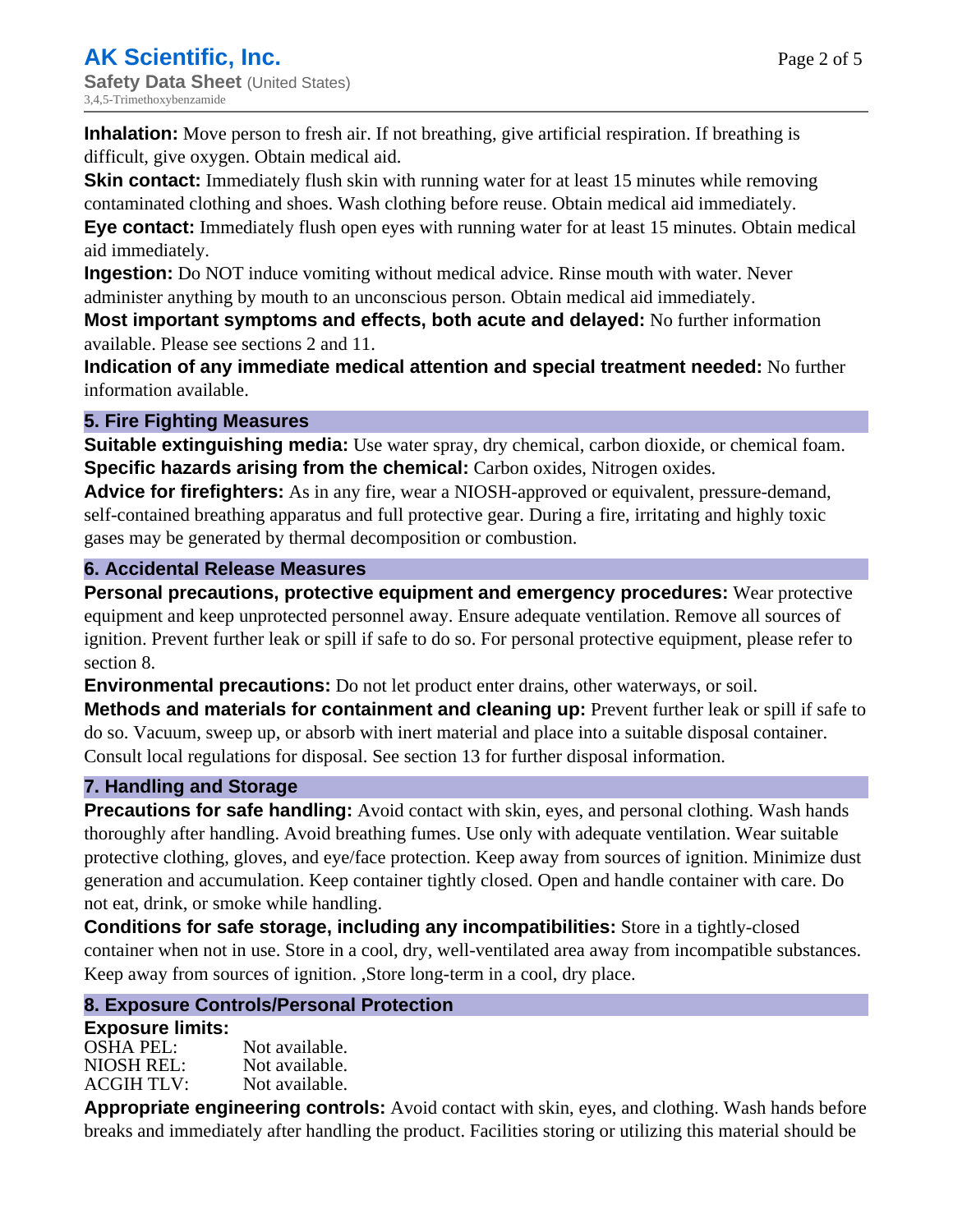Page 3 of 5

equipped with an eyewash fountain. Use adequate general and local exhaust ventilation to keep airborne concentrations low.

#### **Personal protection**

| Eyes:        | Based on an evaluation of the eye or face hazards present, wear chemical splash-resistant<br>safety glasses or goggles with side protection. A face shield may be appropriate in some<br>workplaces. Use eyewear tested and approved under appropriate government standards |
|--------------|-----------------------------------------------------------------------------------------------------------------------------------------------------------------------------------------------------------------------------------------------------------------------------|
|              | such as OSHA 29 CFR 1910.133 or EU EN166.                                                                                                                                                                                                                                   |
| Hands:       | Wear gloves selected based on an evaluation of the possible hazards to hands and skin,                                                                                                                                                                                      |
|              | the duration of use, the physical conditions of the workplace, and the chemical resistance                                                                                                                                                                                  |
|              | and physical properties of the glove material.                                                                                                                                                                                                                              |
|              | Skin and body: Protective clothing must be selected based on the hazards present in the workplace, the                                                                                                                                                                      |
|              | physical environment, the duration of exposure, and other factors. No fabric can provide                                                                                                                                                                                    |
|              | protection against all potential hazards; therefore it is important to select the appropriate                                                                                                                                                                               |
|              | protective clothing for each specific hazard. At the minimum, wear a laboratory coat and                                                                                                                                                                                    |
|              | close-toed footwear.                                                                                                                                                                                                                                                        |
| Respiratory: | Respirators are not a substitute for accepted engineering control measures such as<br>enclosure or confinement of the operation, general and local ventilation, and substitution                                                                                            |
|              | of less toxic materials. When respiratory personal protective equipment is appropriate                                                                                                                                                                                      |
|              | based on an assessment of respiratory hazards in the workplace, use a NIOSH- or                                                                                                                                                                                             |
|              | CEN-certified respirator.                                                                                                                                                                                                                                                   |

| 9. Physical and Chemical Properties |                                 |
|-------------------------------------|---------------------------------|
| <b>Physical State:</b>              | Almost white crystalline powder |
| Molecular Formula:                  | C10H13NO4                       |
| Molecular Weight:                   | 211.21                          |
| Odor:                               | Not available.                  |
| pH:                                 | Not available.                  |
| <b>Boiling Point Range:</b>         | $275^{\circ}$ C at 760 mmHg     |
| Freezing/Melting Point:             | $178-180^{\circ}C$              |
| <b>Flash Point:</b>                 | Not available.                  |
| <b>Evaporation Rate:</b>            | Not available.                  |
| Flammability (solid, gas):          | Please see section 2.           |
| Explosive limits:                   | Not available.                  |
| Vapor Pressure:                     | Not available.                  |
| Vapor Density:                      | Not available.                  |
| Solubility:                         | Not available.                  |
| <b>Relative Density:</b>            | Not available.                  |
| Refractive Index:                   | Not available.                  |
| Volatility:                         | Not available.                  |
| Auto-ignition Temperature:          | Not available.                  |
| <b>Decomposition Temperature:</b>   | Not available.                  |
| <b>Partition Coefficient:</b>       | Not available.                  |
| <b>10. Stability and Reactivity</b> |                                 |

# Reactivity: Not available.<br>
Chemical stability: Stable under re Possibility of hazardous reactions: Not available.<br>Conditions to avoid: Dust generation. Conditions to avoid:<br>Incompatible materials: Incompatible materials: Strong oxidizing agents.

# **11. Toxicological Information**

Acute toxicity:

Stable under recommended temperatures and pressures.<br>Not available. Hazardous decomposition products: Carbon oxides, Nitrogen oxides.

Not available.<br>Not available. Routes of exposure: Inhalation,eye contact,skin contact,ingestion.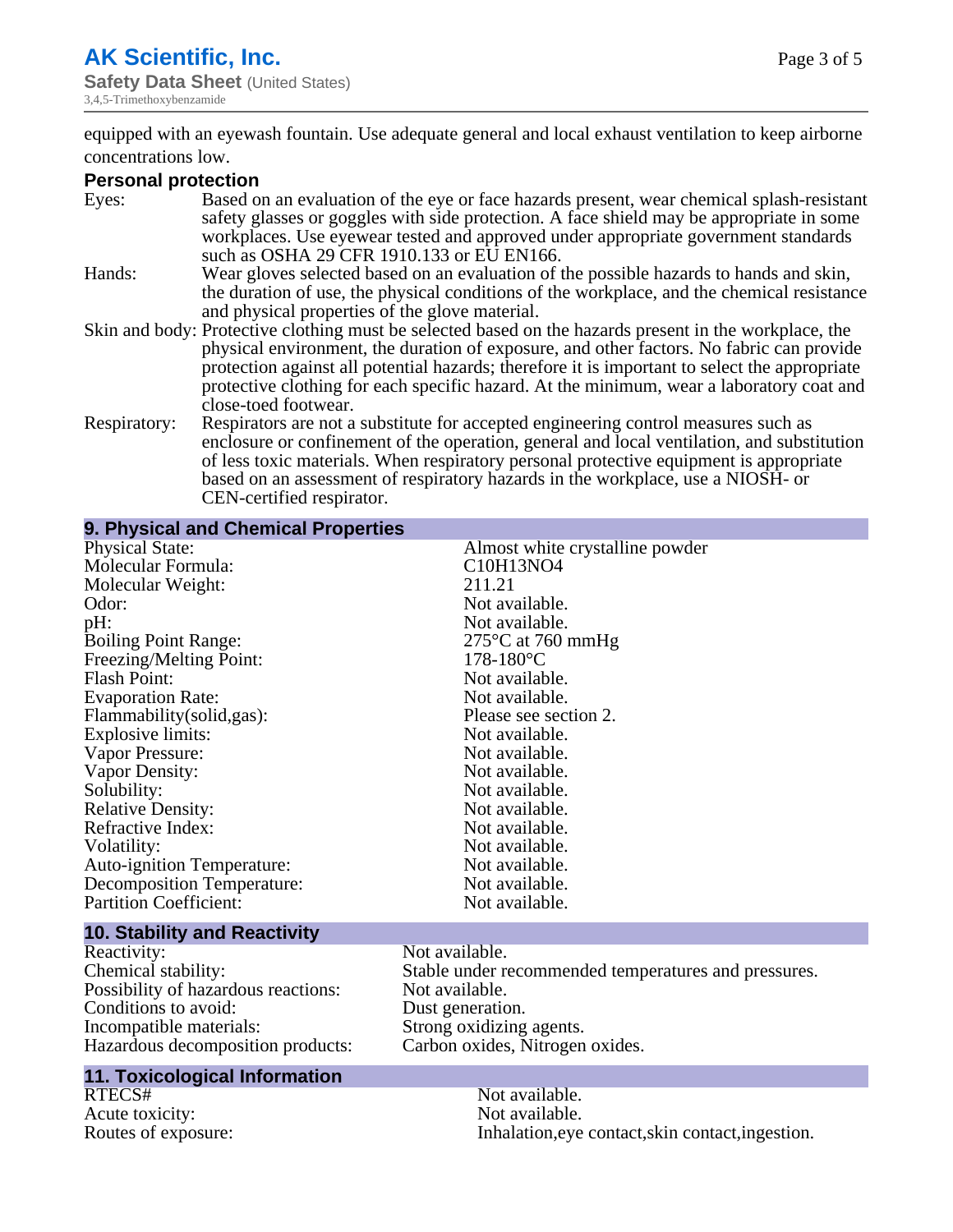| Symptoms related to the physical, chemical and<br>toxicological characteristics: |                 | Skin contact may result in inflammation<br>characterized by itching, scaling, reddening,<br>blistering, pain or dryness. Eye contact may result<br>in redness, pain or severe eye damage. Inhalation<br>may cause irritation of the lungs and respiratory<br>system. Overexposure may result in serious illness<br>or death. |  |
|----------------------------------------------------------------------------------|-----------------|------------------------------------------------------------------------------------------------------------------------------------------------------------------------------------------------------------------------------------------------------------------------------------------------------------------------------|--|
| Carcinogenicity                                                                  |                 |                                                                                                                                                                                                                                                                                                                              |  |
| IARC:                                                                            | Not classified. |                                                                                                                                                                                                                                                                                                                              |  |
| NTP:                                                                             | Not listed.     |                                                                                                                                                                                                                                                                                                                              |  |
| OSHA:                                                                            | Not listed.     |                                                                                                                                                                                                                                                                                                                              |  |

Acute toxic effects: Inflammation of the eye is characterized by redness, watering, and itching. Skin inflammation is characterized by itching, scaling, reddening, or, occasionally, blistering.

#### **12. Ecological Information**

Ecotoxicity: Not available.<br>
Persistence and degradability: Not available.<br>
Not available. Persistence and degradability: Bioaccumulative potential: Not available. Mobility in soil:<br>
Other adverse effects:<br>
Other adverse effects:<br>
Not available. Other adverse effects:

#### **13. Disposal Considerations**

Disposal of waste: Chemical waste generators must determine whether a discarded chemical is classified as hazardous waste. US EPA guidelines for the classification determination are listed in 40 CFR 261.3. Additionally, waste generators must consult state and local hazardous waste regulations to ensure complete and accurate classification. Observe all federal, state and local regulations when disposing of the substance.

Disposal of packaging: Do not reuse containers. Dispose of as unused product.

| <b>14. Transportation Information</b> |                |  |
|---------------------------------------|----------------|--|
| <b>DOT (United States)</b>            |                |  |
| UN number:                            | Not hazmat     |  |
| Proper shipping name:                 | Not available. |  |
| Transport hazard class:               | Not available. |  |
| Packing group:                        | Not available. |  |
| <b>IATA</b>                           |                |  |
| <b>UN Number:</b>                     | TBD            |  |
| Proper shipping name:                 | Not available. |  |
| Transport hazard class:               | Not available. |  |
| Packing group:                        | Not available. |  |

#### **15. Regulatory Information**

#### **TSCA (United States)**

This product is on the EPA Toxic Substance Control Act (TSCA) inventory. The product is supplied solely for use in research and development by or under the supervision of a technically qualified individual as defined in 40 CFR § 720 et seq. The health risks have not been fully determined. Any information that is or becomes available will be supplied on the SDS.

| California Proposition 65: | Not Available |  |
|----------------------------|---------------|--|
| <b>NFPA Rating:</b>        | Health:       |  |